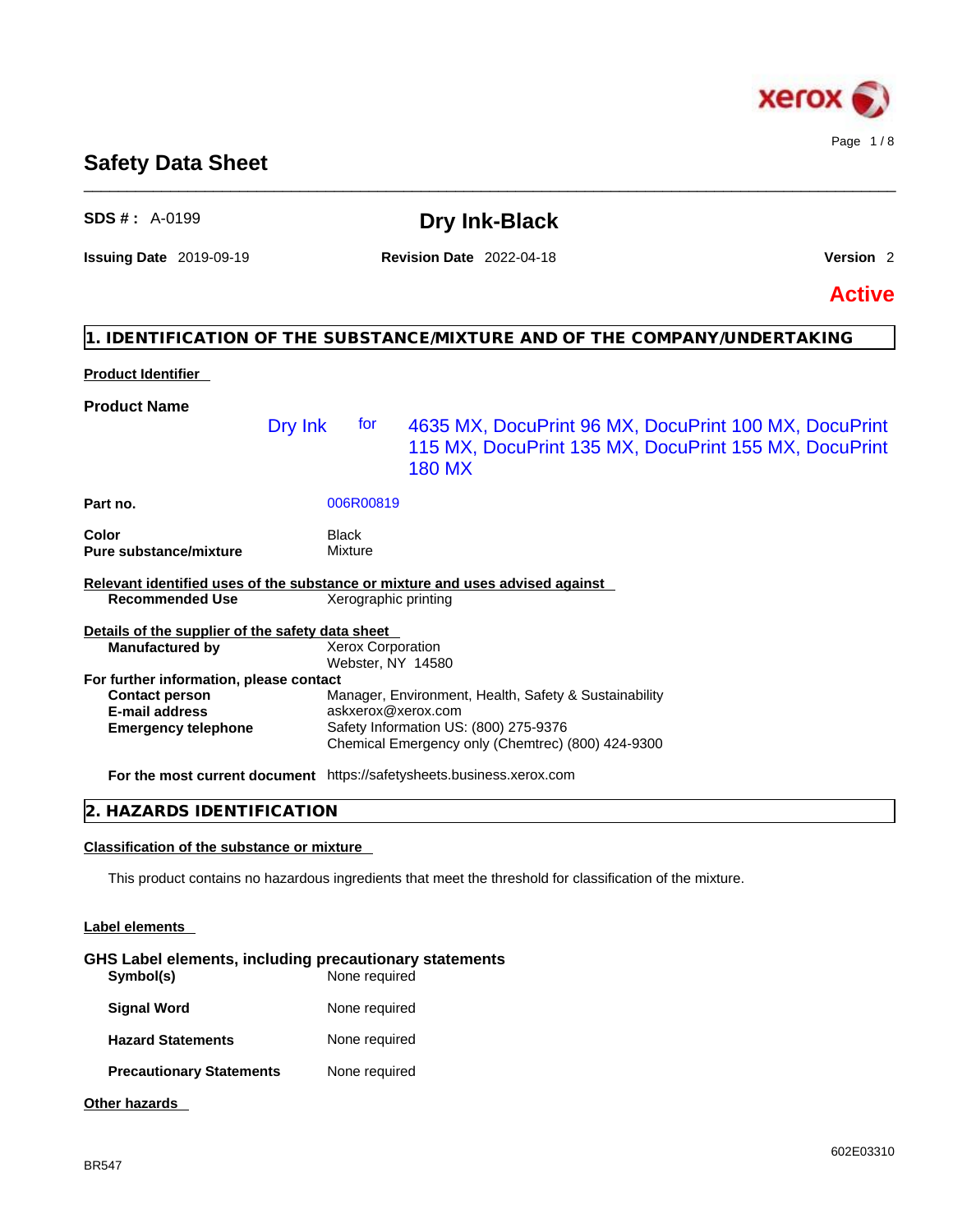

### Not a PBT according to REACH Annex XIII

May form explosible dust-air mixture if dispersed

### **Special Note**

Contains a chemical that can cause an allergic reaction in susceptible people Product is not a sensitizer by Local Lymph Node Assay (LLNA)

**3. COMPOSITION/INFORMATION ON INGREDIENTS** 

### **Mixtures**

| <b>Chemical Name</b>        | <b>CAS No.</b> | Weight % | <b>Classification (Reg.</b><br>1272/2008) | <b>Hazard Statements</b> |
|-----------------------------|----------------|----------|-------------------------------------------|--------------------------|
| Styrene/butadiene copolymer | 9003-55-8      | 55-65    |                                           | $\overline{\phantom{m}}$ |
| Iron oxide                  | 1317-61-9      | 25-35    | $\overline{\phantom{a}}$                  | $\sim$ $\sim$            |
| Polyethylene wax            | 9002-88-4      | $1 - 10$ | $-$                                       | $- -$                    |
| Carbon Black                | 1333-86-4      | $1 - 10$ | $\overline{\phantom{a}}$                  | $\sim$                   |
| Strontium titanate          | 12060-59-2     | 1-3      | $\overline{\phantom{a}}$                  | $\sim$ $\sim$            |
| Magenta pigment             | 75627-12-2     |          | Skin Sens 1                               | H317                     |
|                             |                |          | Aquatic Chronic 4                         | H413                     |

"--" indicates no classification or hazard statements apply.

Full text of H- statements: see section 16

| $- - -$<br>$\mathbf{A}$<br>. .<br>.<br>W.<br>AIL<br><u>` – –</u> |  |  |
|------------------------------------------------------------------|--|--|
|------------------------------------------------------------------|--|--|

### **Description of first-aid measures**

| Description or in st-ald measures                           |                                                                                               |
|-------------------------------------------------------------|-----------------------------------------------------------------------------------------------|
| <b>General advice</b>                                       | For external use only. When symptoms persist or in all cases of doubt seek medical advice.    |
|                                                             | Show this material safety data sheet to the doctor in attendance.                             |
| Eye contact                                                 | Immediately flush with plenty of water. After initial flushing, remove any contact lenses and |
|                                                             | continue flushing for at least 15 minutes                                                     |
| <b>Skin contact</b>                                         | Wash skin with soap and water                                                                 |
| <b>Inhalation</b>                                           | Move to fresh air                                                                             |
| Ingestion                                                   | Rinse mouth with water and afterwards drink plenty of water or milk                           |
| Most important symptoms and effects, both acute and delayed |                                                                                               |
| Acute toxicity                                              |                                                                                               |
| <b>Eyes</b>                                                 | No known effect                                                                               |
| <b>Skin</b>                                                 | No known effect                                                                               |
| <b>Inhalation</b>                                           | No known effect                                                                               |
| Ingestion                                                   | No known effect                                                                               |
| Chronic toxicity                                            | No known effects under normal use conditions                                                  |
| <b>Main symptoms</b>                                        | Overexposure may cause:                                                                       |
|                                                             | mild respiratory irritation similar to nuisance dust.                                         |
| <b>Aggravated Medical Conditions</b>                        | None under normal use conditions                                                              |
|                                                             | Indication of immediate medical attention and special treatment needed                        |
| <b>Protection of first-aiders</b>                           | No special protective equipment required                                                      |
| Notes to physician                                          | Treat symptomatically                                                                         |
|                                                             |                                                                                               |

**5. FIRE-FIGHTING MEASURES** 

### **Extinguishing media**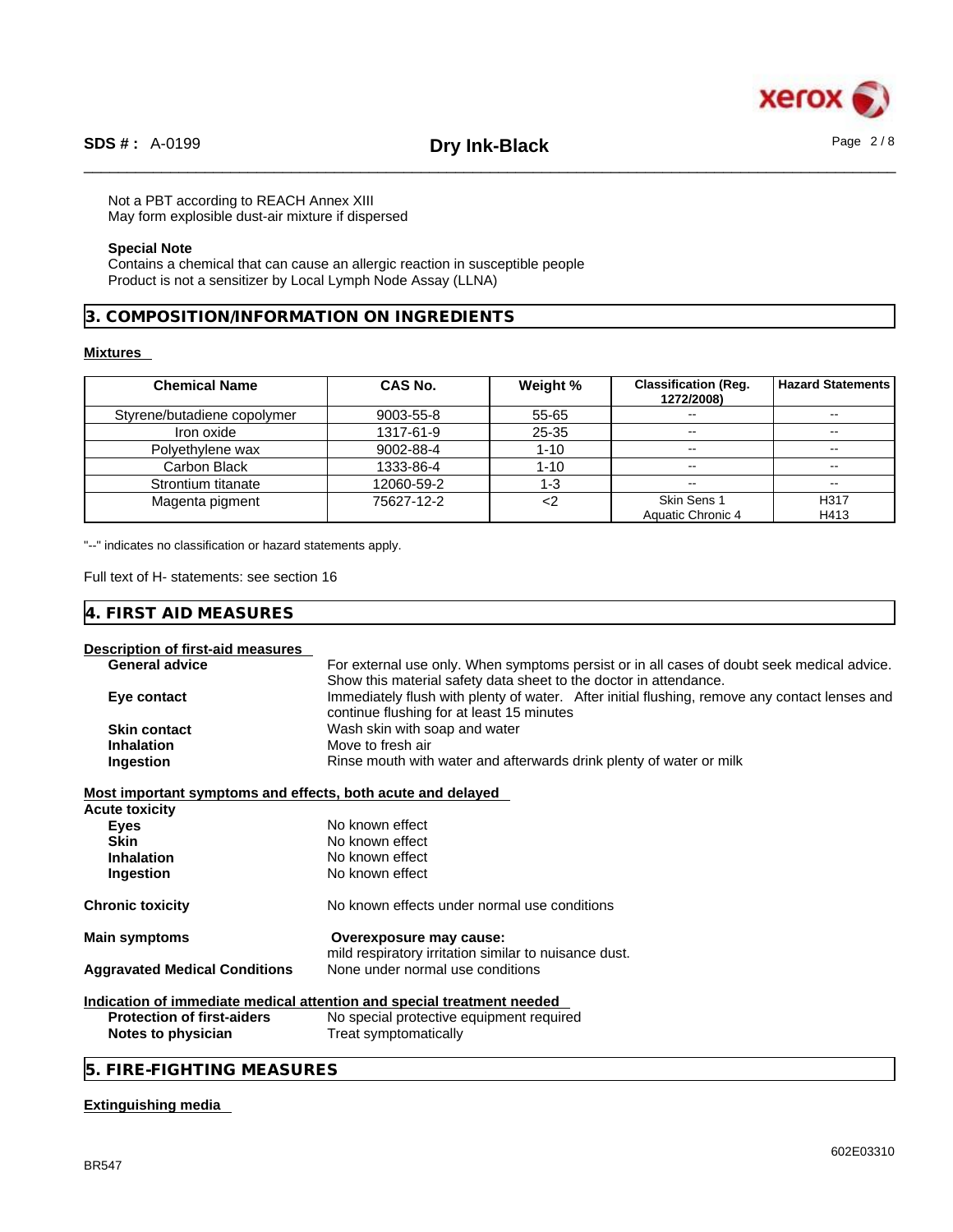

# \_\_\_\_\_\_\_\_\_\_\_\_\_\_\_\_\_\_\_\_\_\_\_\_\_\_\_\_\_\_\_\_\_\_\_\_\_\_\_\_\_\_\_\_\_\_\_\_\_\_\_\_\_\_\_\_\_\_\_\_\_\_\_\_\_\_\_\_\_\_\_\_\_\_\_\_\_\_\_\_\_\_\_\_\_\_\_\_\_\_\_\_\_\_ **SDS # :** A-0199 **Dry Ink-Black** Page 3 / 8

**Suitable extinguishing media** Use water spray or fog; do not use straight streams, Foam **Unsuitable extinguishing media** Do not use a solid water stream as it may scatterand spread fire

### **Special hazards arising from the substance or mixture**

Fine dust dispersed in air, in sufficient concentrations, and in the presence of an ignition source is a potential dust explosion hazard

### **Hazardous combustion products**

Hazardous decomposition products due to incomplete combustion, Carbon oxides, Nitrogen oxides (NOx)

### **Advice for fire-fighters**

In the event of fire and/or explosion do not breathe fumes. Wear fire/flame resistant/retardant clothing. Use self-contained pressure-demand breathing apparatus if needed to prevent exposure to smoke or airborne toxins. Wear self-contained breathing apparatus and protective suit

### **Other information**

| Flammability       | Not flammable. Will not readily ignite. |
|--------------------|-----------------------------------------|
| <b>Flash point</b> | Not applicable                          |

### **6. ACCIDENTAL RELEASE MEASURES**

### **Personal precautions, protective equipment and emergency procedures**

Avoid breathing dust

### **Environmental precautions**

Although toner is not an aquatic toxin, microplastics may be a physical hazard to aquatic life and should not be allowed to enter drains, sewers, or waterways

### **Methods and material for containment and cleaning up**

| <b>Methods for containment</b> | Prevent dust cloud                                                                 |
|--------------------------------|------------------------------------------------------------------------------------|
| Methods for cleaning up        | Use an electrically protected vacuum cleaner to remove excess, then wash with COLD |
|                                | water. Hot water fuses the toner, making it difficult to remove                    |

### **Reference to other sections**

See section 12 for additional ecological information See Section 13 for additional information

### **7. HANDLING AND STORAGE**

### **Precautions for safe handling**

| Advice on safe handling | Handle in accordance with good industrial hygiene and safety practice, Avoid dust<br>accumulation in enclosed space, Prevent dust cloud |
|-------------------------|-----------------------------------------------------------------------------------------------------------------------------------------|
| <b>Hygiene measures</b> | None under normal use conditions                                                                                                        |

### **Conditions for safe storage, including any incompatibilities**

### **Technical measures and storage conditions**

Keep container tightly closed in a dry and well-ventilated place, Store at room temperature

**Incompatible products** None

**Specific end uses** 

Xerographic printing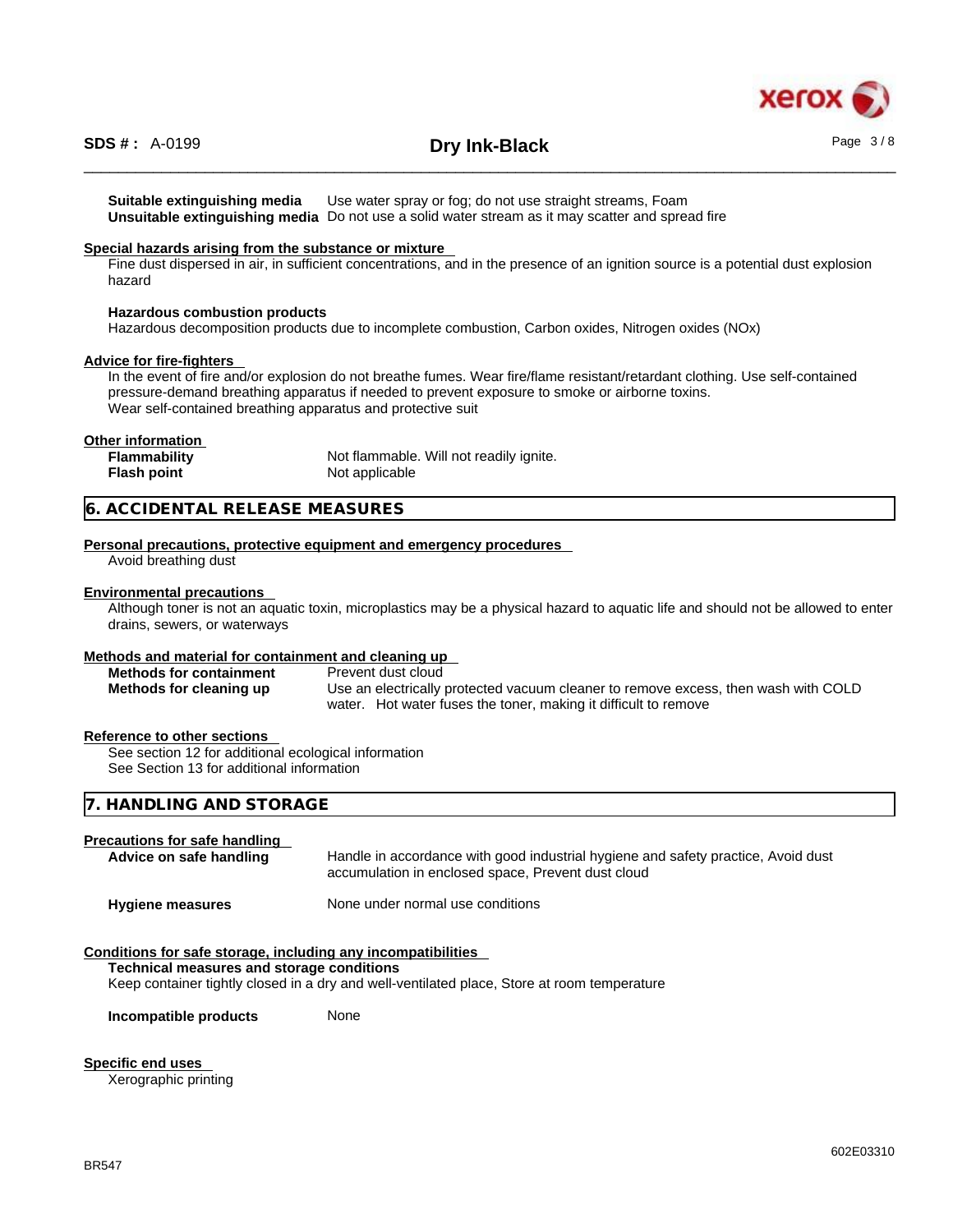

| 8. EXPOSURE CONTROLS/PERSONAL PROTECTION<br><b>Exposure Limits</b><br><b>Xerox Exposure Limit</b><br>2.5 mg/m $3$ (total dust)<br>0.4 mg/m <sup>3</sup> (respirable dust)<br><b>ACGIH TLV</b><br><b>Chemical Name</b><br><b>OSHA PEL</b><br>TWA: $3 \text{ mg/m}^3$<br>TWA: 3.5 mg/m <sup>3</sup><br>Carbon Black<br>None under normal use conditions<br>Individual protection measures, such as personal protective equipment (PPE)<br>No special protective equipment required<br>No special protective equipment required<br>Skin and body protection<br>No special protective equipment required<br>No special protective equipment required.<br><b>Respiratory protection</b><br><b>Thermal hazards</b><br>None under normal processing<br>Keep out of drains, sewers, ditches and waterways<br>9. PHYSICAL AND CHEMICAL PROPERTIES<br>Information on basic physical and chemical properties<br>Powder<br>Faint<br>Odor<br>Solid<br><b>Odor threshold</b><br>Not applicable<br>Black<br>Not applicable<br>рH<br>Not applicable<br><b>Melting / Freezing Point</b><br>Not applicable<br><b>Boiling point/range</b><br>Not applicable<br>49 - 60 °C<br>$\prime$<br>120 - 140 °F<br>Not applicable<br><b>Evaporation rate</b><br><b>Flammability</b><br>Not flammable. Will not readily ignite.<br><b>Flammability Limits in Air</b><br>Not applicable<br>Not applicable<br>Vapor pressure<br>Vapor density<br>Not applicable<br>$1 - 2$<br><b>Specific gravity</b><br>Negligible<br><b>Water solubility</b><br><b>Partition coefficient</b><br>Not applicable<br>Not applicable<br><b>Autoignition temperature</b><br>Not determined<br><b>Decomposition temperature</b><br><b>Viscosity</b><br>Not applicable<br><b>Explosive properties</b><br>Fine dust dispersed in air, in sufficient concentrations, and in the presence of an ignition<br>source is a potential dust explosion hazard<br>Not applicable | <b>SDS#: A-0199</b>                                                                        | <b>Dry Ink-Black</b> | Page $4/8$ |
|-------------------------------------------------------------------------------------------------------------------------------------------------------------------------------------------------------------------------------------------------------------------------------------------------------------------------------------------------------------------------------------------------------------------------------------------------------------------------------------------------------------------------------------------------------------------------------------------------------------------------------------------------------------------------------------------------------------------------------------------------------------------------------------------------------------------------------------------------------------------------------------------------------------------------------------------------------------------------------------------------------------------------------------------------------------------------------------------------------------------------------------------------------------------------------------------------------------------------------------------------------------------------------------------------------------------------------------------------------------------------------------------------------------------------------------------------------------------------------------------------------------------------------------------------------------------------------------------------------------------------------------------------------------------------------------------------------------------------------------------------------------------------------------------------------------------------------------------------------------------------------------------------------------------|--------------------------------------------------------------------------------------------|----------------------|------------|
|                                                                                                                                                                                                                                                                                                                                                                                                                                                                                                                                                                                                                                                                                                                                                                                                                                                                                                                                                                                                                                                                                                                                                                                                                                                                                                                                                                                                                                                                                                                                                                                                                                                                                                                                                                                                                                                                                                                   |                                                                                            |                      |            |
|                                                                                                                                                                                                                                                                                                                                                                                                                                                                                                                                                                                                                                                                                                                                                                                                                                                                                                                                                                                                                                                                                                                                                                                                                                                                                                                                                                                                                                                                                                                                                                                                                                                                                                                                                                                                                                                                                                                   | <b>Control parameters</b>                                                                  |                      |            |
|                                                                                                                                                                                                                                                                                                                                                                                                                                                                                                                                                                                                                                                                                                                                                                                                                                                                                                                                                                                                                                                                                                                                                                                                                                                                                                                                                                                                                                                                                                                                                                                                                                                                                                                                                                                                                                                                                                                   |                                                                                            |                      |            |
|                                                                                                                                                                                                                                                                                                                                                                                                                                                                                                                                                                                                                                                                                                                                                                                                                                                                                                                                                                                                                                                                                                                                                                                                                                                                                                                                                                                                                                                                                                                                                                                                                                                                                                                                                                                                                                                                                                                   | <b>Xerox Exposure Limit</b>                                                                |                      |            |
|                                                                                                                                                                                                                                                                                                                                                                                                                                                                                                                                                                                                                                                                                                                                                                                                                                                                                                                                                                                                                                                                                                                                                                                                                                                                                                                                                                                                                                                                                                                                                                                                                                                                                                                                                                                                                                                                                                                   |                                                                                            |                      |            |
|                                                                                                                                                                                                                                                                                                                                                                                                                                                                                                                                                                                                                                                                                                                                                                                                                                                                                                                                                                                                                                                                                                                                                                                                                                                                                                                                                                                                                                                                                                                                                                                                                                                                                                                                                                                                                                                                                                                   |                                                                                            |                      |            |
|                                                                                                                                                                                                                                                                                                                                                                                                                                                                                                                                                                                                                                                                                                                                                                                                                                                                                                                                                                                                                                                                                                                                                                                                                                                                                                                                                                                                                                                                                                                                                                                                                                                                                                                                                                                                                                                                                                                   | <b>Exposure controls</b><br><b>Engineering measures</b>                                    |                      |            |
|                                                                                                                                                                                                                                                                                                                                                                                                                                                                                                                                                                                                                                                                                                                                                                                                                                                                                                                                                                                                                                                                                                                                                                                                                                                                                                                                                                                                                                                                                                                                                                                                                                                                                                                                                                                                                                                                                                                   | <b>Eye/Face protection</b>                                                                 |                      |            |
|                                                                                                                                                                                                                                                                                                                                                                                                                                                                                                                                                                                                                                                                                                                                                                                                                                                                                                                                                                                                                                                                                                                                                                                                                                                                                                                                                                                                                                                                                                                                                                                                                                                                                                                                                                                                                                                                                                                   | <b>Hand protection</b>                                                                     |                      |            |
|                                                                                                                                                                                                                                                                                                                                                                                                                                                                                                                                                                                                                                                                                                                                                                                                                                                                                                                                                                                                                                                                                                                                                                                                                                                                                                                                                                                                                                                                                                                                                                                                                                                                                                                                                                                                                                                                                                                   |                                                                                            |                      |            |
|                                                                                                                                                                                                                                                                                                                                                                                                                                                                                                                                                                                                                                                                                                                                                                                                                                                                                                                                                                                                                                                                                                                                                                                                                                                                                                                                                                                                                                                                                                                                                                                                                                                                                                                                                                                                                                                                                                                   |                                                                                            |                      |            |
|                                                                                                                                                                                                                                                                                                                                                                                                                                                                                                                                                                                                                                                                                                                                                                                                                                                                                                                                                                                                                                                                                                                                                                                                                                                                                                                                                                                                                                                                                                                                                                                                                                                                                                                                                                                                                                                                                                                   |                                                                                            |                      |            |
|                                                                                                                                                                                                                                                                                                                                                                                                                                                                                                                                                                                                                                                                                                                                                                                                                                                                                                                                                                                                                                                                                                                                                                                                                                                                                                                                                                                                                                                                                                                                                                                                                                                                                                                                                                                                                                                                                                                   | <b>Environmental Exposure Controls</b><br><b>Environmental Exposure</b><br><b>Controls</b> |                      |            |
|                                                                                                                                                                                                                                                                                                                                                                                                                                                                                                                                                                                                                                                                                                                                                                                                                                                                                                                                                                                                                                                                                                                                                                                                                                                                                                                                                                                                                                                                                                                                                                                                                                                                                                                                                                                                                                                                                                                   |                                                                                            |                      |            |
|                                                                                                                                                                                                                                                                                                                                                                                                                                                                                                                                                                                                                                                                                                                                                                                                                                                                                                                                                                                                                                                                                                                                                                                                                                                                                                                                                                                                                                                                                                                                                                                                                                                                                                                                                                                                                                                                                                                   |                                                                                            |                      |            |
|                                                                                                                                                                                                                                                                                                                                                                                                                                                                                                                                                                                                                                                                                                                                                                                                                                                                                                                                                                                                                                                                                                                                                                                                                                                                                                                                                                                                                                                                                                                                                                                                                                                                                                                                                                                                                                                                                                                   |                                                                                            |                      |            |
|                                                                                                                                                                                                                                                                                                                                                                                                                                                                                                                                                                                                                                                                                                                                                                                                                                                                                                                                                                                                                                                                                                                                                                                                                                                                                                                                                                                                                                                                                                                                                                                                                                                                                                                                                                                                                                                                                                                   | Appearance                                                                                 |                      |            |
|                                                                                                                                                                                                                                                                                                                                                                                                                                                                                                                                                                                                                                                                                                                                                                                                                                                                                                                                                                                                                                                                                                                                                                                                                                                                                                                                                                                                                                                                                                                                                                                                                                                                                                                                                                                                                                                                                                                   | <b>Physical state</b>                                                                      |                      |            |
|                                                                                                                                                                                                                                                                                                                                                                                                                                                                                                                                                                                                                                                                                                                                                                                                                                                                                                                                                                                                                                                                                                                                                                                                                                                                                                                                                                                                                                                                                                                                                                                                                                                                                                                                                                                                                                                                                                                   | Color                                                                                      |                      |            |
|                                                                                                                                                                                                                                                                                                                                                                                                                                                                                                                                                                                                                                                                                                                                                                                                                                                                                                                                                                                                                                                                                                                                                                                                                                                                                                                                                                                                                                                                                                                                                                                                                                                                                                                                                                                                                                                                                                                   | <b>Flash point</b>                                                                         |                      |            |
|                                                                                                                                                                                                                                                                                                                                                                                                                                                                                                                                                                                                                                                                                                                                                                                                                                                                                                                                                                                                                                                                                                                                                                                                                                                                                                                                                                                                                                                                                                                                                                                                                                                                                                                                                                                                                                                                                                                   |                                                                                            |                      |            |
|                                                                                                                                                                                                                                                                                                                                                                                                                                                                                                                                                                                                                                                                                                                                                                                                                                                                                                                                                                                                                                                                                                                                                                                                                                                                                                                                                                                                                                                                                                                                                                                                                                                                                                                                                                                                                                                                                                                   |                                                                                            |                      |            |
|                                                                                                                                                                                                                                                                                                                                                                                                                                                                                                                                                                                                                                                                                                                                                                                                                                                                                                                                                                                                                                                                                                                                                                                                                                                                                                                                                                                                                                                                                                                                                                                                                                                                                                                                                                                                                                                                                                                   | <b>Softening point</b>                                                                     |                      |            |
|                                                                                                                                                                                                                                                                                                                                                                                                                                                                                                                                                                                                                                                                                                                                                                                                                                                                                                                                                                                                                                                                                                                                                                                                                                                                                                                                                                                                                                                                                                                                                                                                                                                                                                                                                                                                                                                                                                                   |                                                                                            |                      |            |
|                                                                                                                                                                                                                                                                                                                                                                                                                                                                                                                                                                                                                                                                                                                                                                                                                                                                                                                                                                                                                                                                                                                                                                                                                                                                                                                                                                                                                                                                                                                                                                                                                                                                                                                                                                                                                                                                                                                   |                                                                                            |                      |            |
|                                                                                                                                                                                                                                                                                                                                                                                                                                                                                                                                                                                                                                                                                                                                                                                                                                                                                                                                                                                                                                                                                                                                                                                                                                                                                                                                                                                                                                                                                                                                                                                                                                                                                                                                                                                                                                                                                                                   |                                                                                            |                      |            |
|                                                                                                                                                                                                                                                                                                                                                                                                                                                                                                                                                                                                                                                                                                                                                                                                                                                                                                                                                                                                                                                                                                                                                                                                                                                                                                                                                                                                                                                                                                                                                                                                                                                                                                                                                                                                                                                                                                                   |                                                                                            |                      |            |
|                                                                                                                                                                                                                                                                                                                                                                                                                                                                                                                                                                                                                                                                                                                                                                                                                                                                                                                                                                                                                                                                                                                                                                                                                                                                                                                                                                                                                                                                                                                                                                                                                                                                                                                                                                                                                                                                                                                   |                                                                                            |                      |            |
|                                                                                                                                                                                                                                                                                                                                                                                                                                                                                                                                                                                                                                                                                                                                                                                                                                                                                                                                                                                                                                                                                                                                                                                                                                                                                                                                                                                                                                                                                                                                                                                                                                                                                                                                                                                                                                                                                                                   |                                                                                            |                      |            |
|                                                                                                                                                                                                                                                                                                                                                                                                                                                                                                                                                                                                                                                                                                                                                                                                                                                                                                                                                                                                                                                                                                                                                                                                                                                                                                                                                                                                                                                                                                                                                                                                                                                                                                                                                                                                                                                                                                                   |                                                                                            |                      |            |
|                                                                                                                                                                                                                                                                                                                                                                                                                                                                                                                                                                                                                                                                                                                                                                                                                                                                                                                                                                                                                                                                                                                                                                                                                                                                                                                                                                                                                                                                                                                                                                                                                                                                                                                                                                                                                                                                                                                   |                                                                                            |                      |            |
|                                                                                                                                                                                                                                                                                                                                                                                                                                                                                                                                                                                                                                                                                                                                                                                                                                                                                                                                                                                                                                                                                                                                                                                                                                                                                                                                                                                                                                                                                                                                                                                                                                                                                                                                                                                                                                                                                                                   |                                                                                            |                      |            |
|                                                                                                                                                                                                                                                                                                                                                                                                                                                                                                                                                                                                                                                                                                                                                                                                                                                                                                                                                                                                                                                                                                                                                                                                                                                                                                                                                                                                                                                                                                                                                                                                                                                                                                                                                                                                                                                                                                                   |                                                                                            |                      |            |
|                                                                                                                                                                                                                                                                                                                                                                                                                                                                                                                                                                                                                                                                                                                                                                                                                                                                                                                                                                                                                                                                                                                                                                                                                                                                                                                                                                                                                                                                                                                                                                                                                                                                                                                                                                                                                                                                                                                   |                                                                                            |                      |            |
|                                                                                                                                                                                                                                                                                                                                                                                                                                                                                                                                                                                                                                                                                                                                                                                                                                                                                                                                                                                                                                                                                                                                                                                                                                                                                                                                                                                                                                                                                                                                                                                                                                                                                                                                                                                                                                                                                                                   |                                                                                            |                      |            |
|                                                                                                                                                                                                                                                                                                                                                                                                                                                                                                                                                                                                                                                                                                                                                                                                                                                                                                                                                                                                                                                                                                                                                                                                                                                                                                                                                                                                                                                                                                                                                                                                                                                                                                                                                                                                                                                                                                                   |                                                                                            |                      |            |
|                                                                                                                                                                                                                                                                                                                                                                                                                                                                                                                                                                                                                                                                                                                                                                                                                                                                                                                                                                                                                                                                                                                                                                                                                                                                                                                                                                                                                                                                                                                                                                                                                                                                                                                                                                                                                                                                                                                   |                                                                                            |                      |            |
|                                                                                                                                                                                                                                                                                                                                                                                                                                                                                                                                                                                                                                                                                                                                                                                                                                                                                                                                                                                                                                                                                                                                                                                                                                                                                                                                                                                                                                                                                                                                                                                                                                                                                                                                                                                                                                                                                                                   | <b>Oxidizing properties</b>                                                                |                      |            |
|                                                                                                                                                                                                                                                                                                                                                                                                                                                                                                                                                                                                                                                                                                                                                                                                                                                                                                                                                                                                                                                                                                                                                                                                                                                                                                                                                                                                                                                                                                                                                                                                                                                                                                                                                                                                                                                                                                                   | <b>Other information</b><br>None                                                           |                      |            |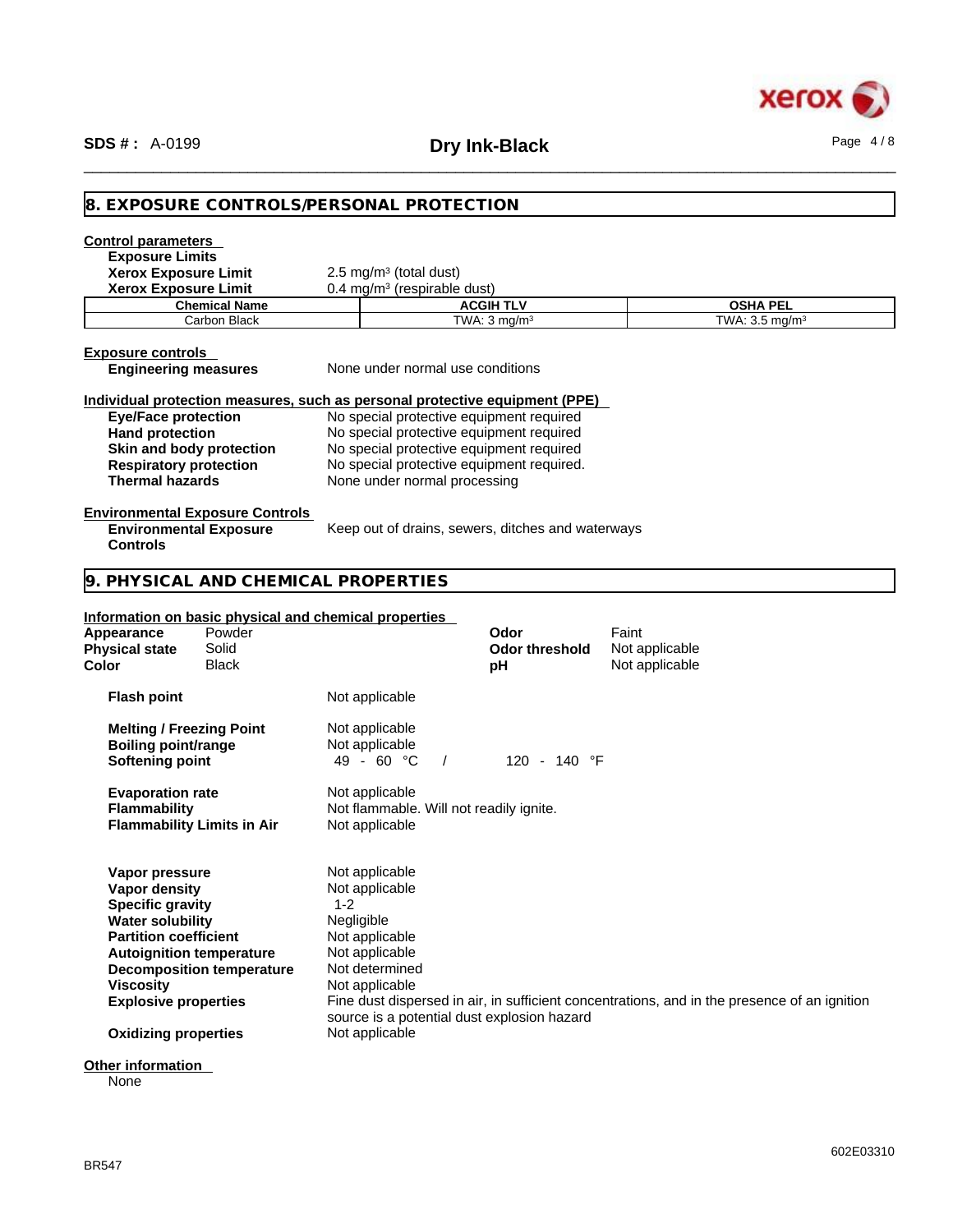

## \_\_\_\_\_\_\_\_\_\_\_\_\_\_\_\_\_\_\_\_\_\_\_\_\_\_\_\_\_\_\_\_\_\_\_\_\_\_\_\_\_\_\_\_\_\_\_\_\_\_\_\_\_\_\_\_\_\_\_\_\_\_\_\_\_\_\_\_\_\_\_\_\_\_\_\_\_\_\_\_\_\_\_\_\_\_\_\_\_\_\_\_\_\_ **SDS # :** A-0199 **Dry Ink-Black** Page 5 / 8

### **10. STABILITY AND REACTIVITY**

### **Reactivity**

No dangerous reaction known under conditions of normal use

### **Chemical stability**

Stable under normal conditions.

### **Possibility of hazardous reactions**

**Hazardous reactions** None under normal processing

**Hazardous polymerization** Hazardous polymerization does not occur

### **Conditions to avoid**

Prevent dust cloud. Fine dust dispersed in air, in sufficient concentrations, and in the presence of an ignition source is a potential dust explosion hazard.

### **Incompatible Materials**

None

### **Hazardous decomposition products**

None under normal use

### **11. TOXICOLOGICAL INFORMATION**

*The toxicity data noted below is based on the test results of similar reprographic materials.* 

### **Information on toxicological effects**

| Acute toxicitv             |                                       |  |
|----------------------------|---------------------------------------|--|
| <b>Product Information</b> |                                       |  |
| <b>Irritation</b>          | No skin irritation, No eye irritation |  |
| Oral LD50                  | $> 5$ g/kg (rat)                      |  |
| Dermal LD50                | $> 5$ g/kg (rabbit)                   |  |
| <b>LC50 Inhalation</b>     | $> 5$ mg/L (rat, 4 hr)                |  |
|                            |                                       |  |

### **Component Information**

| <b>Chemical Name</b> | Oral LD50                       | Dermal LD50       | LC50 Inhalation |
|----------------------|---------------------------------|-------------------|-----------------|
| Iron oxide           | 10000 mg/kg (Rat)               |                   |                 |
| Polyethylene wax     | 2000 mg/kg $(Rat) 8 g/kg (Rat)$ |                   |                 |
| Carbon Black         | 15400 mg/kg (Rat)               | Rabbit)<br>3 g/kg |                 |

### **Chronic toxicity**

| <b>Sensitization</b>        | Contains a chemical that can cause an allergic reaction in susceptible people |
|-----------------------------|-------------------------------------------------------------------------------|
|                             | Product is not a sensitizer by Local Lymph Node Assay (LLNA)                  |
| <b>Neurological Effects</b> | No information available                                                      |
| <b>Target organ effects</b> | None known                                                                    |
| <b>CMR Effects</b>          |                                                                               |
| <b>Mutagenic effects</b>    | Not mutagenic in AMES Test                                                    |

| <b>Mutagenic effects</b>     | Not mutagenic in AMES Test |                                                                           |  |  |
|------------------------------|----------------------------|---------------------------------------------------------------------------|--|--|
| <b>Reproductive toxicity</b> |                            | This product does not contain any known or suspected reproductive hazards |  |  |
| Carcinogenicity              |                            | See "Other Information" in this section.                                  |  |  |
| <b>Chemical Name</b>         |                            | <b>IARC</b>                                                               |  |  |
| Carbon Black                 |                            | 2B                                                                        |  |  |

### **Other information**

The IARC (International Agency for Research on Cancer) has listed carbon black as "possibly carcinogenic to humans". However, Xerox has concluded that the presence of carbon black in this mixture does not present a health hazard. The IARC classification is based on studies evaluating pure, "free" carbon black. In contrast, toner is a formulation composed of specially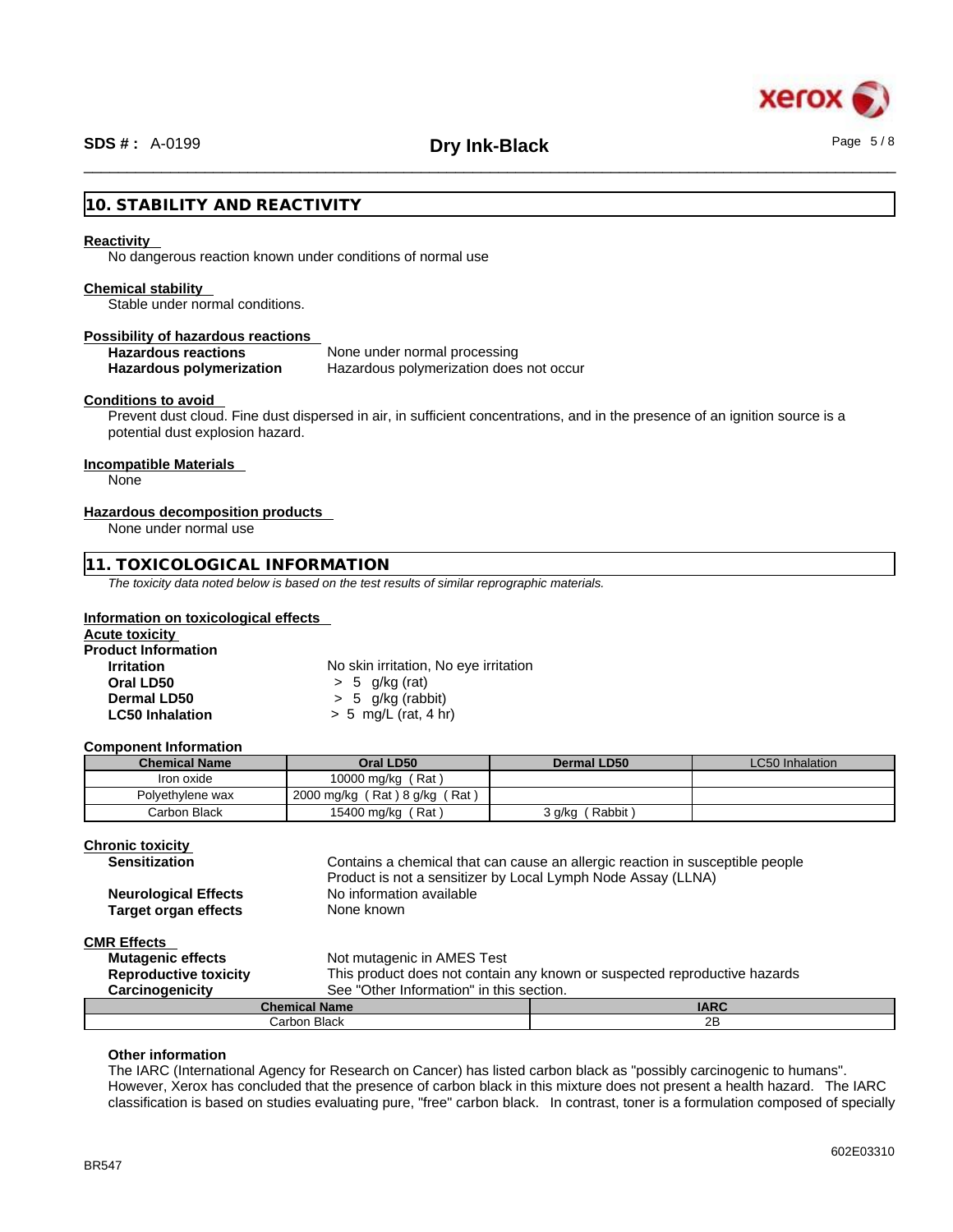

# \_\_\_\_\_\_\_\_\_\_\_\_\_\_\_\_\_\_\_\_\_\_\_\_\_\_\_\_\_\_\_\_\_\_\_\_\_\_\_\_\_\_\_\_\_\_\_\_\_\_\_\_\_\_\_\_\_\_\_\_\_\_\_\_\_\_\_\_\_\_\_\_\_\_\_\_\_\_\_\_\_\_\_\_\_\_\_\_\_\_\_\_\_\_ **SDS # :** A-0199 **Dry Ink-Black** Page 6 / 8

prepared polymer and a small amount of carbon black (or other pigment). In the process of making toner, the small amount of carbon black becomes encapsulated within a matrix. Xerox has performed extensive testing of toner, including a chronic bioassay (test for potential carcinogenicity). Exposure to toner did not produce evidence of cancer in exposed animals. The results were submitted to regulatory agencies and published extensively.

### **Other toxic effects Aspiration Hazard Not applicable**<br> **Other adverse effects** Mone known **Other** adverse effects

### **Information on other hazards**

**Endocrine disrupting properties** This product does not contain any known or suspected endocrine disruptors

### **12. ECOLOGICAL INFORMATION**

### **Toxicity**

**Acute Aquatic Toxicity** On available data, substance isnot harmful to aquatic life **Chronic Aquatic Toxicity** On available data, substance is not harmful to aquatic life

### **Component Information**

| <b>Chemical Name</b> | <b>Foxicity to algae</b> | Toxicitv to fish | <b>Toxicity to</b><br>microorganisms | Toxicity to daphnia and<br>lother aquatic invertebrates |  |
|----------------------|--------------------------|------------------|--------------------------------------|---------------------------------------------------------|--|
| Carbon Black         |                          |                  |                                      | $EC50 > 5600$ mg/L 24 h                                 |  |

### **Persistence and degradability**

Not readily biodegradable

### **Bioaccumulative potential**

Bioaccumulation is unlikely

#### **Mobility in soil**

Insoluble in water

### **Results of PBT and vPvB assessment**

This substance is not considered to be persistent, bioaccumulating nor toxic (PBT)

### **Endocrine disrupting properties**

The environmental impact of this product has not been fully investigated However, this preparation is not expected to present significant adverse environmental effects.

### **Other adverse effects**

Although toner is not an aquatic toxin, microplastics may be a physical hazard to aquatic life and should not be allowed to enter drains, sewers, or waterways.

| 13. DISPOSAL CONSIDERATIONS   |                                                                                                |
|-------------------------------|------------------------------------------------------------------------------------------------|
| Waste treatment methods       |                                                                                                |
| <b>Waste Disposal Methods</b> | Can be landfilled or incinerated, when in compliance with local regulations If incineration is |

|                          | to be carried out, care must be exercised to prevent dust clouds forming.                                                                                          |
|--------------------------|--------------------------------------------------------------------------------------------------------------------------------------------------------------------|
| Contaminated packaging   | No special precautions are needed in handling this material                                                                                                        |
| <b>Other information</b> | Although toner is not an aquatic toxin, microplastics may be a physical hazard to aquatic life<br>and should not be allowed to enter drains, sewers, or waterways. |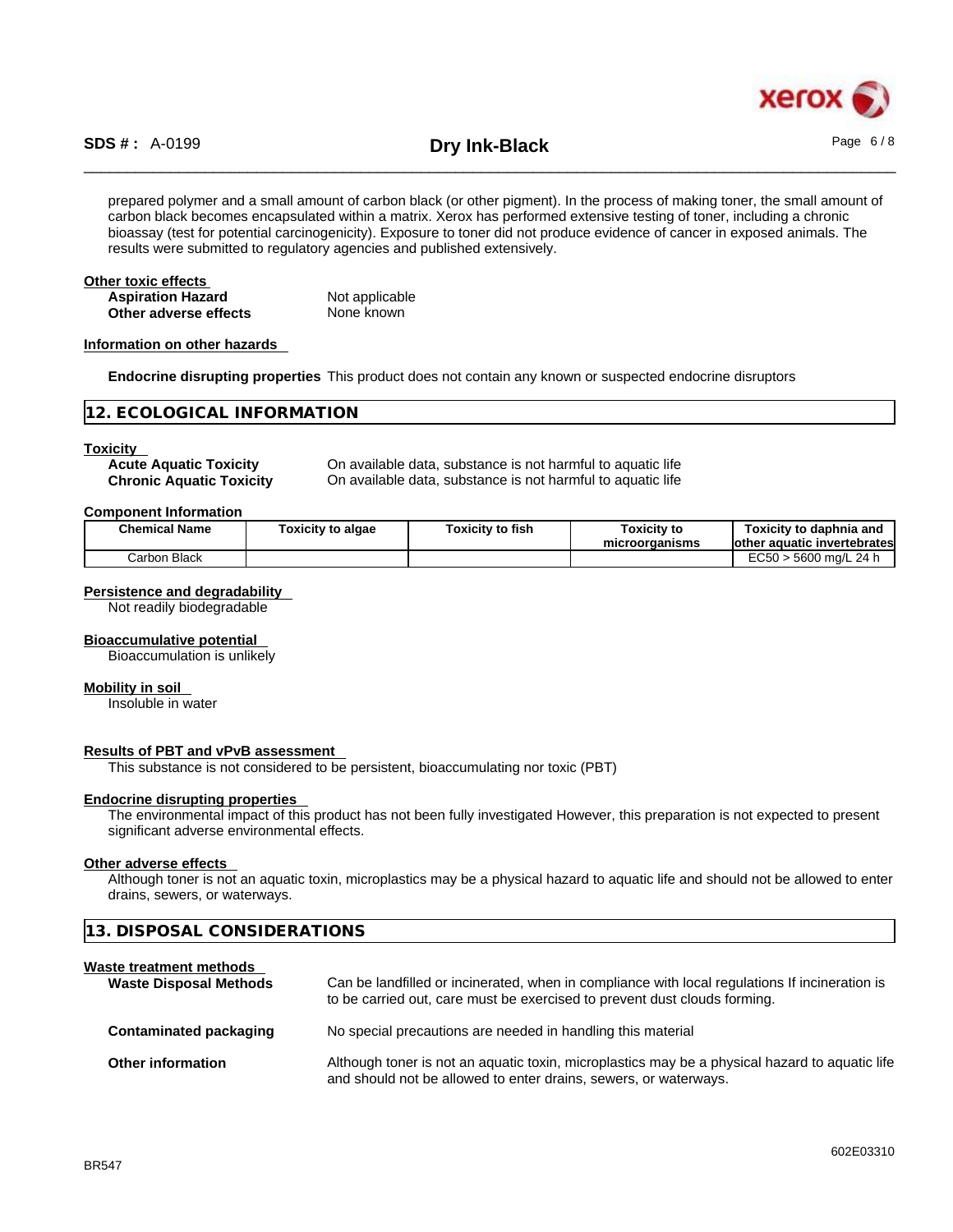

### **14. TRANSPORT INFORMATION**

This material is not subject to regulation as a hazardous material for shipping

### **15. REGULATORY INFORMATION**

### **Safety, health and environmental regulations/legislation specific for the substance or mixture**

### **OSHA Regulatory Status**

This product is an article which contains a mixture / preparation in powder form. Safety information is given for exposure to the article as sold and used by the customer. Intended use of the product is not expected to result in exposure to the mixture / preparation based on the packaging and method of dispensing.

While this material is not considered hazardous by the OSHA hazard Communication Standard (29 CFR 1910.1200), this SDS contains valuable information for the safe handling and proper use of the product. This SDS should be retained and made available to employees and other users of this product.

### **Canada**

This product has been classified in accordance with the hazard criteria of the Hazardous Products Regulations (HPR), and the SDS contains all the information required by the HPR.

### **International Inventories**

| TSCA            | Complies |
|-----------------|----------|
| <b>DSL/NDSL</b> | Complies |

### **U.S. Federal Regulations**

#### **SARA 313**

Section 313 of Title III of the Superfund Amendments and Reauthorization Act of 1986 (SARA). This product does not contain any chemicals which are subject to the reporting requirements of the Act and Title 40 of the Code of Federal Regulations, Part 372 **Clean Water Act**

### This product is not regulated as a pollutant pursuant to the Clean Water Act (40 CFR 122.21 and 40 CFR 122.42).

### **Clean Air Act,Section 112 Hazardous Air Pollutants (HAPs) (see 40 CFR 61)**

This product is not regulated as a hazardous air pollutant (HAPS) under Section 112 of the Clean Air Act Amendments of 1990. **CERCLA**

This material, as supplied, does not contain any substances regulated as hazardous substances under the Comprehensive Environmental Response Compensation and Liability Act (CERCLA) (40 CFR 302) or the Superfund Amendments and Reauthorization Act (SARA) (40 CFR 355). There may be specific reporting requirements at the local, regional, or state level pertaining to releases of this material

### **US State Regulations**

### **California Proposition 65**

Carbon black is regulated under California Proposition 65 only if the form of "airborne, unbound particles of respirable size". Ink granule products do not contain carbon black in the form of "airborne, unbound particles of respirable size". Therefore, the requirements of Proposition 65 do not apply to this product.

| Chemic<br>∵Name<br>- 31 | CAS No                      | California<br>$\sim$<br>.<br>65<br>on |
|-------------------------|-----------------------------|---------------------------------------|
| Black<br>شarbon.        | 0.00<br>33.86<br>-00<br>ີນນ | Carcinoger                            |

### **U.S. State Right-to-Know Regulations**

Although this product contains substances included in some U.S. State Right-to-Know regulations, the particles are bound in a unique matrix and, therefore, the product does not pose any specific hazard.

| . .<br>Chemical<br>Name | <b>Massachusetts</b> | New<br>Jersev | svlvania | <b>Illinois</b> | <b>DI-</b><br>Island<br>w |
|-------------------------|----------------------|---------------|----------|-----------------|---------------------------|
| <b>Black</b><br>Carbon  |                      |               |          |                 |                           |

### **16. OTHER INFORMATION**

**Issuing Date** 2019-09-19